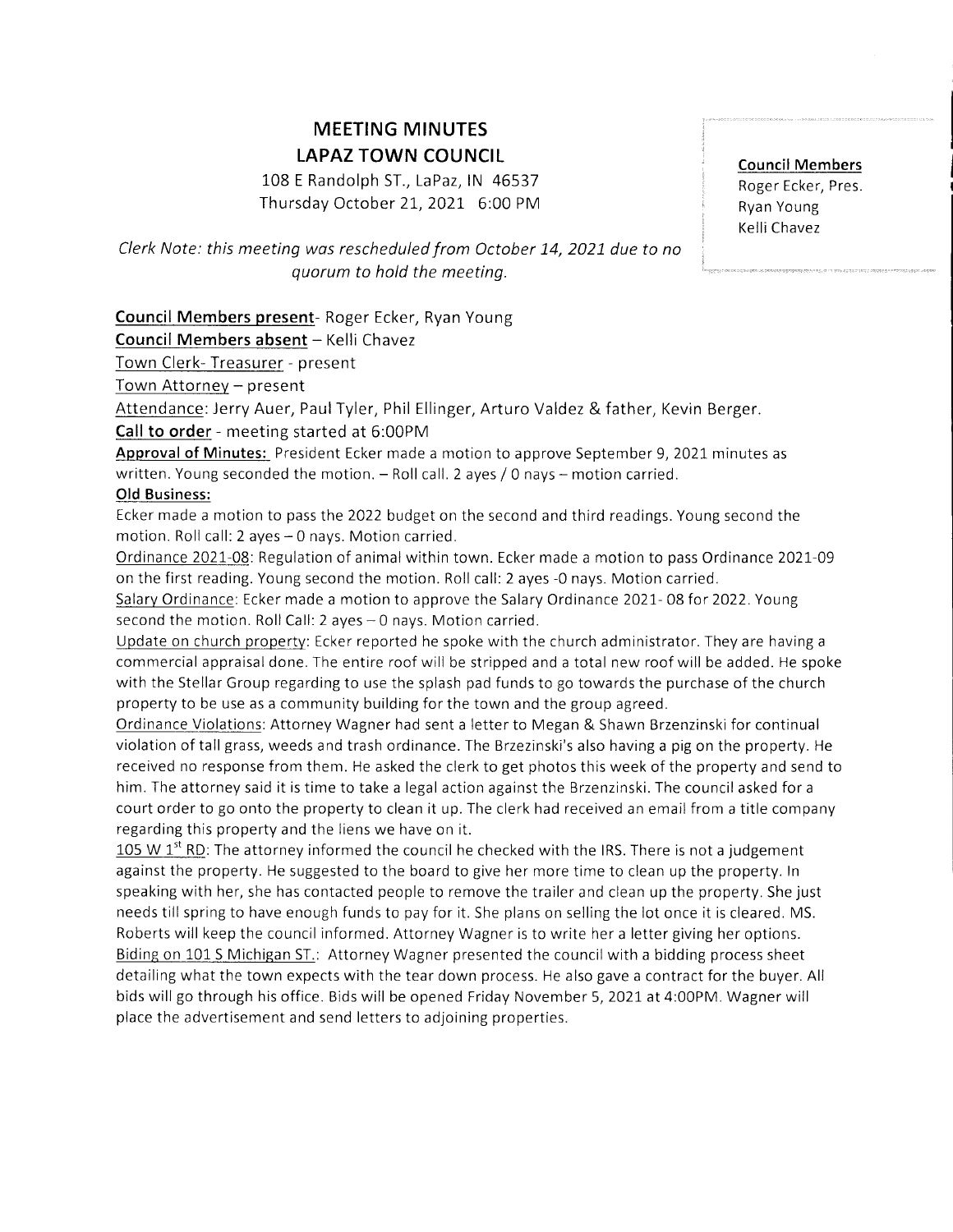#### Page 2 Old Business Continued

Apartment Building: Kevin Berger will be closing within the next 2 weeks. Permits are the hold up. He gave plans to the councilon the project. Mr. Berger asked about the tap fees on gravity fed tanks. Ecker made a motion to waive the tap fee of 54050.00 forthe LaPaz Commons project. Young second the motion. Roll call: 2 ayes - 0 nays. Ground breaking is to be the spring 2022.

Water study project: Ecker had hoped Wessler would be here tonight. Their first over all projected cost was 18 million. He wants to break the project up into 3 phases on pricing based on just the town boundaries, another price with hooking up LaVille School and subdivision, third to go out to the sewer plant. Clerk to contact Linda Sellers at Wessler to do this. Jerry Auer brought up the concern if the power goes out the residents will still have water. The town will need to have generators at each lift station to keep the system flowing without power.

Police Vehicle: Questioning whether to sell the car now that the town acquired the Ford Explorer, the matter was put on hold. The council will wait till the awards for the COPS grant are announced. Ecker asked the clerk to inquire about the insurance on the 2 vehicles.

MVH: Three bids were submitted to the council for the removal of 2 heaters and replace with one for the bay area. Bids were from Perkins Plumbing and Heating for \$4168.00, D.A.Dodd for \$3555.00 and Tyler Heating & Cooling for \$2541.00. Ecker made a motion to accept the bid for \$2541.00 for Tyler Heating & Cooling. Young seconded the motion. Roll call: 2 ayes - 0 nays. Motion Carried. Leaf pick up will be October  $15<sup>th</sup>$  – December  $1<sup>st</sup>$  – weather permitting.

SEWER DEPT: Tap fees were addressed in the old business. Clerk asked about additional charge for pumping due to clogs from non-disposables by resident. The council asked Jerry Auer to speak with lvan Troyer regarding the non-flushable items.

New Business: Attorney Contract 2022: The board asked Attorney to prepare a contract for 2022. Police Officer: Councilman Young gave a report to the council on candidate Troy Ulch as a possible hire for the LaPaz Police Department. After hearing the report Ecker made a motion to hire Officer Ulch for LaPaz. Young seconded the motion. Roll call: 2 ayes - 0 nays. Motion carried 2-0.

Ordinance for Business and Promotion: Clerk asked forthe council to adopt an ordinance to create <sup>a</sup> new fund to be used for town promotion, funeral flowers, etc. The attorney will prepare one for the next meeting.

Meeting with the Town and Township: The meeting will be held at the fire station on Thursday November 4<sup>th</sup> at 6:00PM. It is open to the public. Topic will be the park. Ecker stated he personally would like the town and township work together to develop a plan to improve the park. We would need an intergovernmental agreement.

ATTONEY UPDATE: everything address in meeting.

Patron Comments: Phil Ellinger asked about progress on tree removal in his alley. Paul Tyler is to remove it. Ellinger asked about the ongoing kitty litter dump site on his neighbor Charles Welch property. The council instructed Paul Tyler to call and report it to the Marshall County Health Department.

Financials: President Ecker made a motion to approve APV'S from Sept. 9th - Oct. 21<sup>st</sup>, #3269 - 19469. Clerk stated the APV's were 6 weeks out. Young seconded the motion. Rollcall: 2 ayes-0 nays. Motion carried 2-0.